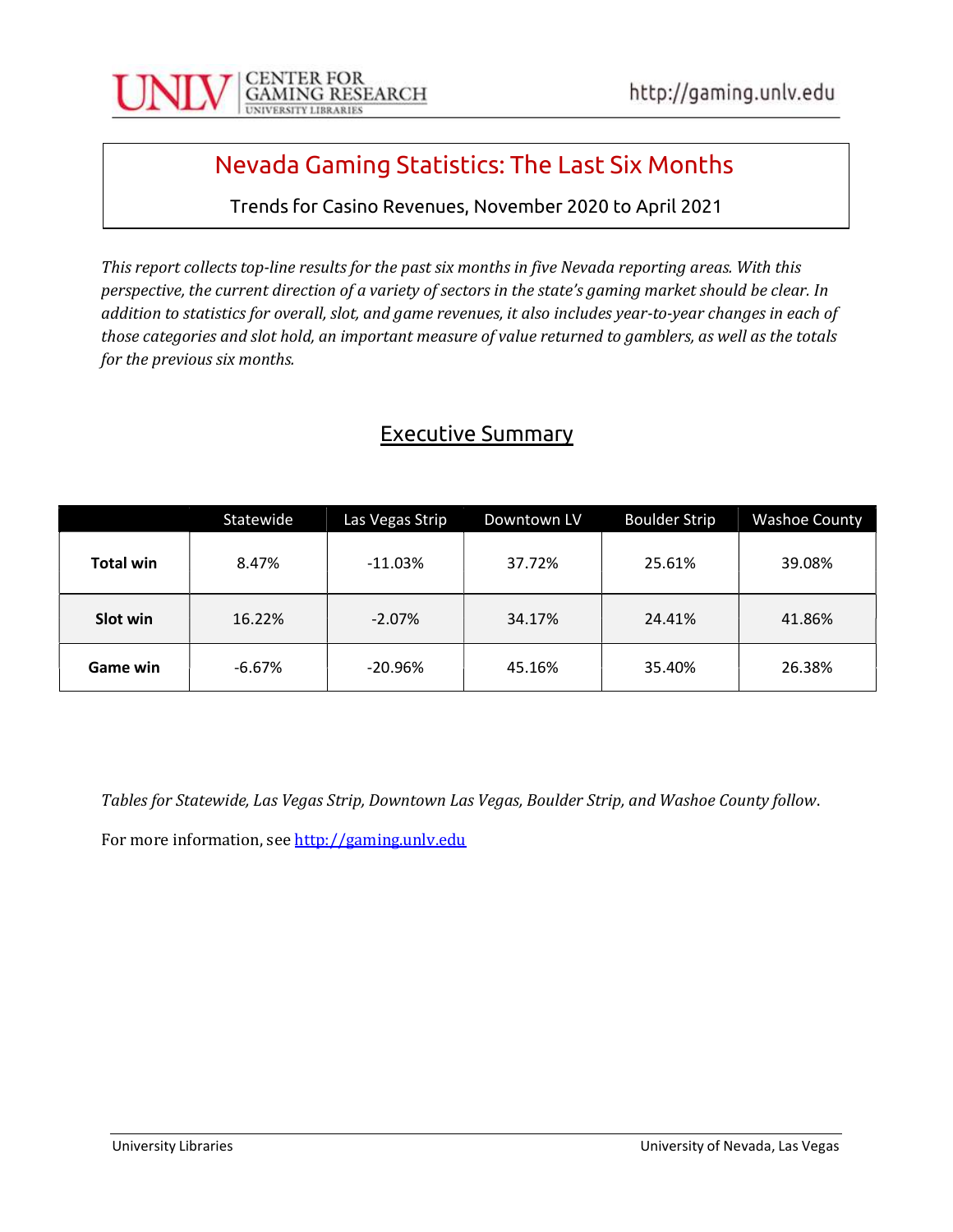$\mathbf{I}$ 

# Nevada Gaming Statistics: The Last Six Months

#### November 2020 to April 2021

## **Statewide**

|                  | November | December | January  | February | March     | April                    | Total     |
|------------------|----------|----------|----------|----------|-----------|--------------------------|-----------|
| <b>Total Win</b> | 771,163  | 683,733  | 761,848  | 772,408  | 1,066,980 | 1,039,445                | 5,095,577 |
| Y/Y Change       | $-17.75$ | $-35.35$ | $-26.58$ | $-25.93$ | 72.66     | $\overline{\phantom{a}}$ | 8.47%     |
| Slot Win         | 528,511  | 459,024  | 526,451  | 530,810  | 772,086   | 793,657                  | 3,610,539 |
| Y/Y Change       | $-14.3$  | $-34.43$ | $-21.66$ | $-18.16$ | 64.78     | $\overline{\phantom{a}}$ | 16.22%    |
| Slot Hold %      | 12.76    | 6.19     | 6.68     | 6.51     | 7.31      | 7.18                     | 7.34%     |
| Game Win         | 242,651  | 224,709  | 235,397  | 241,598  | 294,894   | 245,788                  | 1,485,037 |
| Y/Y Change       | $-24.36$ | $-37.14$ | $-35.63$ | $-38.71$ | 97.35     | $\overline{\phantom{a}}$ | $-6.67%$  |

#### Las Vegas Strip

|             | November | December | January  | February | March   | April                    | Total     |
|-------------|----------|----------|----------|----------|---------|--------------------------|-----------|
| Total Win   | 349.797  | 292.017  | 321.528  | 348,456  | 501,455 | 483,403                  | 2,296,656 |
| Y/Y Change  | $-32.46$ | -50.66   | $-43.81$ | $-41.55$ | 67.21   |                          | $-11.03%$ |
| Slot Win    | 196,601  | 145.261  | 178,658  | 188,779  | 293.067 | 326,961                  | 1,329,327 |
| Y/Y Change  | $-29.21$ | $-54.69$ | $-37.72$ | $-34.31$ | 58.44   | $\overline{\phantom{0}}$ | $-2.07%$  |
| Slot Hold % | 8.22     | 6.37     | 8.14     | 7.33     | 8.42    | 8.50                     | 7.93%     |
| Game Win    | 153,196  | 146.756  | 142,870  | 159,677  | 208,389 | 156,443                  | 967,331   |
| Y/Y Change  | $-36.23$ | -45.89   | $-49.94$ | $-48.29$ | 81.33   | $\overline{\phantom{a}}$ | $-20.96%$ |

#### Downtown Las Vegas

|                  | November | December | January | February | March  | April                    | Total   |
|------------------|----------|----------|---------|----------|--------|--------------------------|---------|
| <b>Total Win</b> | 52,084   | 63.219   | 59,117  | 55,626   | 70,988 | 76,233                   | 377,267 |
| Y/Y Change       | $-6.02$  | 6.80     | 13.47   | $-4.10$  | 63.39  |                          | 37.72%  |
| Slot Win         | 33,617   | 42.767   | 38,959  | 35,965   | 47,752 | 49,635                   | 248,695 |
| Y/Y Change       | $-10.28$ | 9.34     | 2.30    | $-3.36$  | 40.24  | $\overline{\phantom{0}}$ | 34.17%  |
| Slot Hold %      | 6.36     | 8.28     | 8.22    | 6.72     | 8.98   | 8.80                     | 7.90%   |
| Game Win         | 18,467   | 20.452   | 20,157  | 19.661   | 23,237 | 26,598                   | 128,572 |
| Y/Y Change       | 2.88     | 1.87     | 43.81   | $-5.42$  | 147.3  | $\overline{\phantom{0}}$ | 45.16%  |